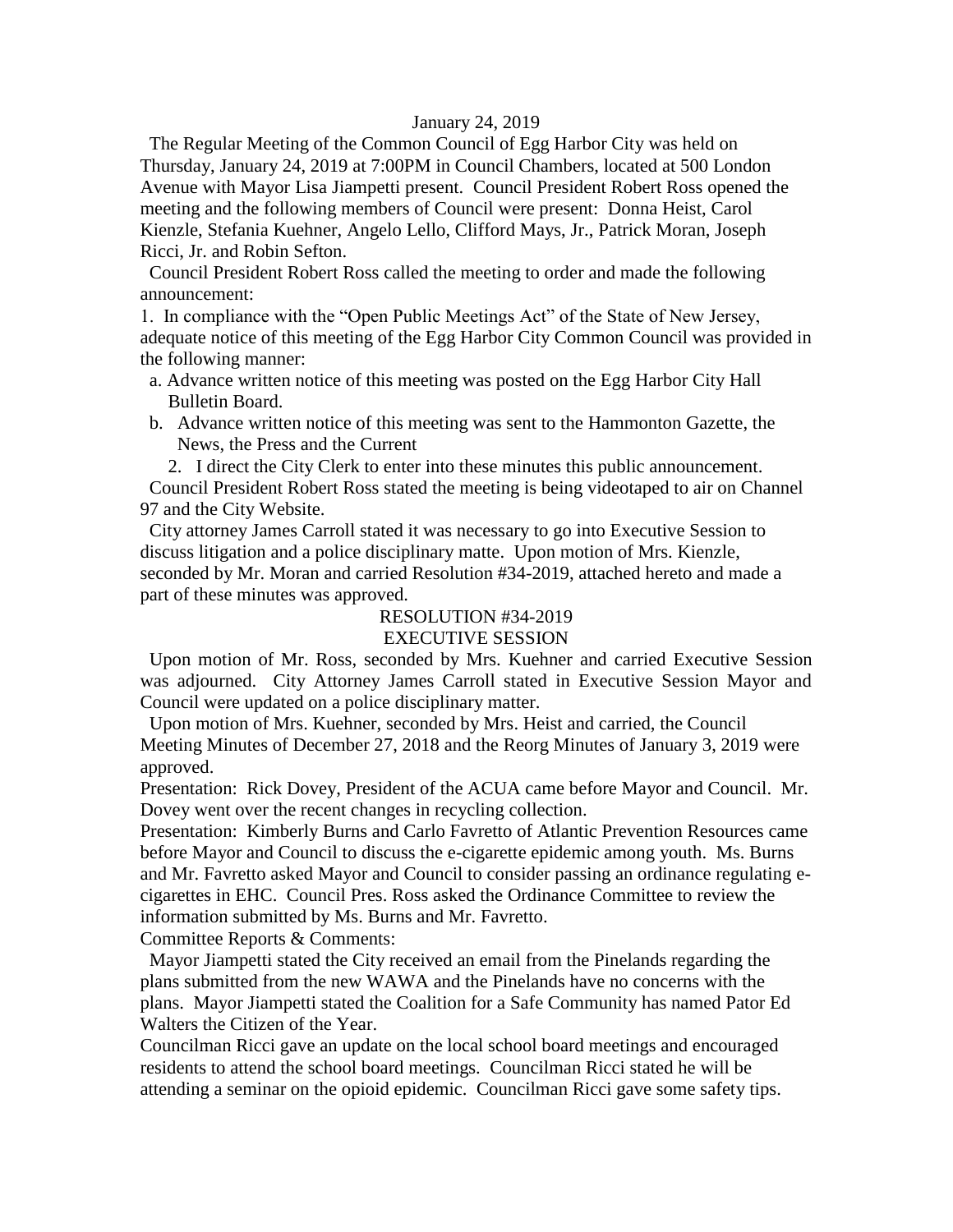Councilman Ricci stated two EHC Police Officers will be becoming CPR certified at AtlantiCare and they will be able to train others once they are CPR certified. Councilwoman Heist stated she would like to schedule an ordinance meeting in the near future. Councilwoman Kienzle asked if there was an update on the old jail and EHC CFO Jodi Kahn stated no. Mayor Jiampetti suggested asking Gordon Dahl to see if there were any historical grants available. Councilman Lello stated the Highway Committee met tonight and discussed was to cut back on maintenance. Councilwoman Kuehner stated the Highway Committee met tonight and went over the maintenance costs with Hyway Towing and Recovery. Councilwoman Kuehner stated the department works on a shoe string budget and she believes they do the best they can with what they have and sometimes you have to repair/replace equipment. Councilwoman Kuehner thanked the DPW Department for the work they did removing snow in the recent snow storm. Council Pres. Ross stated the new Code Enforcement Officer has resigned and we will need to replace the employee. Council Pres. Ross stated during Committee Reports & Comments the Committee Department Heads should be reporting at this time. Council Pres. Ross stated Council Members can give their reports at the end of the meeting during Council Comments. Council Pres. Ross stated he will need a motion to table #21 on tonight's agenda, "Amending Storage Rate Schedule for the City of Egg Harbor", upon motion of Mr. Lello, seconded by Mrs. Heist and carried, #21 on tonight's agenda was tabled. Council Pres. Ross asked the Ordinance Committee to review the EHC Storage Rate Schedule Ordinance at their next committee meeting. Council Pres. Ross read the Construction and Code Enforcement departments  $4<sup>th</sup>$  Quarter Report for 2018, a copy of the report is attached hereto and made a part of these minutes. Council Pres. Ross read the Tax & Utility Report, a copy of the reports are attached hereto and made a part of these minutes.

EHC Police Department: Lt. Hutton gave an update on the EHCPD and stated Sergeant's Aylwin and Perna will be attending the CPR certification. .

CFO Report: Jodi Kahn stated the Finance Committee met before tonight's meeting to interview Kathleen Einwechter for the Part Time Finance position. Upon motion of Mrs. Kuehner, seconded by Mrs. Heist and carried by a roll call vote, Resolution #35-2019, attached hereto and made a part of these minutes was approved.(Hesit-yes,Kienzleyes,Kuehner-yes,Lello-yes,Mays-yes,Moran-yes,Ricci-yes,Sefton-yes,Ross-yes)

RESOLUTION #35-2019

### HIRE PART TIME FINANCE ASSISTANT

 Ms. Kahn stated the City was awarded the Sustainable Jersey \$10,000.00 grant which we applied for at the end of 2018 for a feasibility study to install solar at City owned buildings.

City Clerk Report: Meg Steeb stated she received a letter from EHC resident Tracey Mulherin regarding planting trees. Ms. Steeb stated she will place on the next council meeting agenda for discussion.

City Attorney Report: City Attorney James Carroll gave an update on Tax Appeals, Opportunity Zones and the EHCEDC Food Truck Festival. Mr. Carroll stated the Food Truck Festival will be held on August 17, 2019 from 2pm-8pm.

Engineer Report: City Engineer Ryan McGowan gave an update on projects in EHC. Mr. McGowan stated the Public Hearing for the WIPA process will be advertised on January 30, 2019 for a Public Hearing on February 28, 2019.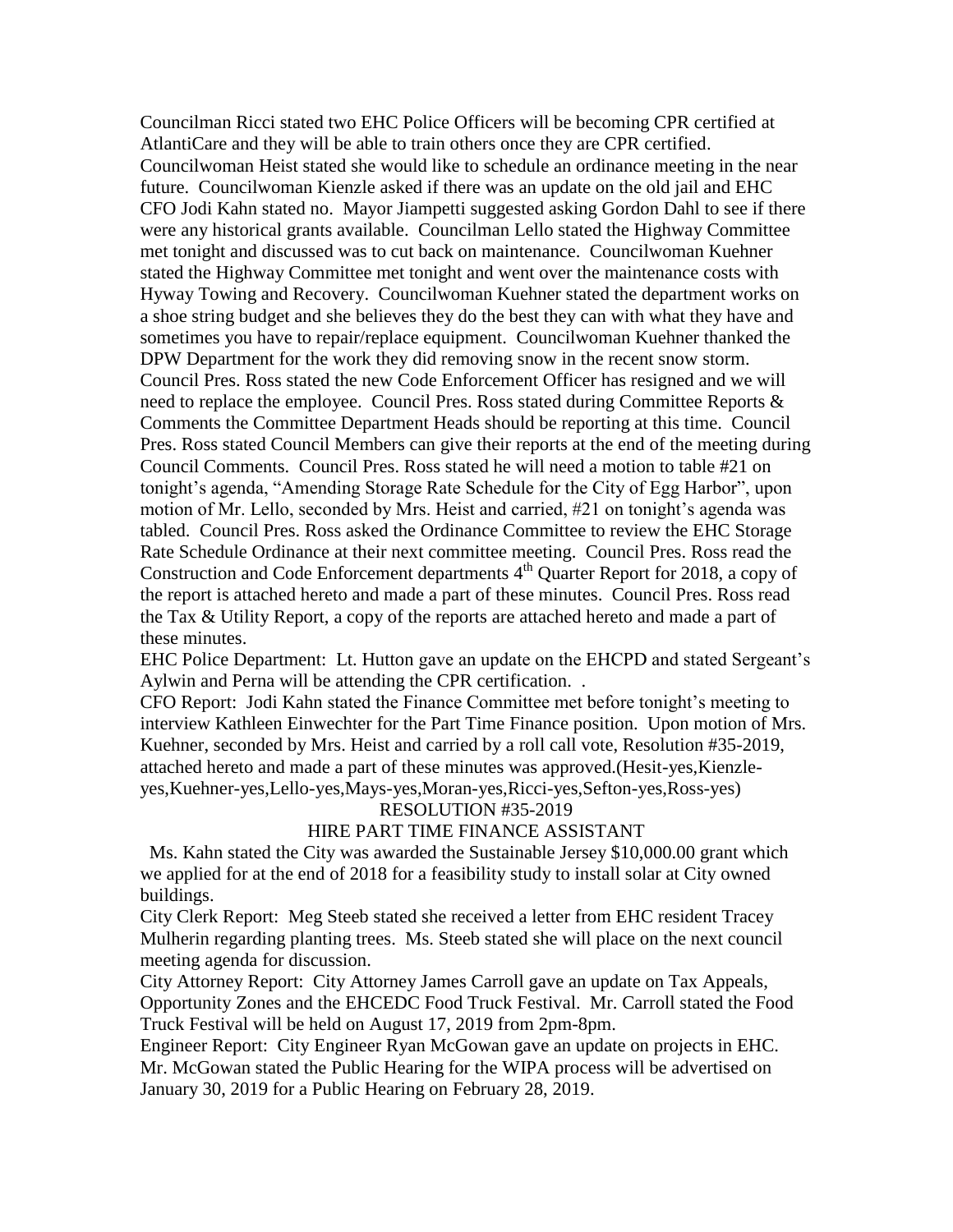Upon motion of Mrs. Kuehner, seconded by Mr. Moran and carried by a roll call vote, Resolution #36-2019, attached hereto and made a part of these minutes was approved.(Heist-yes,Kienzle-yes,Kuehner-yes,Lello-yes,Mays-yes,Moran-yes,Ricciyes,Sefton-yes,Ross-yes)

# RESOLUTION #36-2019 SALARY RESOLUTION OF 2019 NON-BARGAINING PERSONNEL

 Upon motion of Mrs. Kuehner, seconded by Mr. Moran and carried by a roll call vote, Resolution #37-2019, attached hereto and made a part of these minutes was approved.(Heist-yes,Kienzle-yes,Kuehner-yes,Lello-yes,Mays-no,Moran-yes,Ricciyes,Sefton-yes,Ross-yes)

# RESOLUTION #37-2019 APPROVING AGREEMENT WITH ACUA FOR PUMP STATION MAINTENANCE

 Upon motion of Mr. Moran, seconded by Mrs. Kuehner and carried by a roll call vote, Resolution #38-2019 attached hereto and made a part of these minu8tes was approved.(Heist-yes,Kienzle-yes,Kuehner-yes,Lello-yes,Mays-yes,Moran-yes,Ricciyes,Sefton-yes,Ross-yes)

## RESOLUTION #38-2019 RESOLUTION TO HIRE – PT UTILITY DEPARTMENT-KEITH ADAMS

 Upon motion of Mrs. Kuehner, seconded by Mrs. Heist and carried, Resolution #39- 2019, attached hereto and made a part of these minutes was approved. RESOLUTION #39-2019

# CANCEL GRANTS

 Upon motion of Mrs. Kuehner, seconded by Mrs. Heist and carried, Resolution #40- 2019 attached hereto and made a part of these minutes was approved.

# RESOLUTION #40-2019

# SUPPORT FROM LOCAL GOVERNING BODY AUTHORIZING THE SUSTAINABLE JERSEY GRANT APPLICATION

 Upon motion of Mrs. Kuehner, seconded by Mrs. Heist and carried, Resolution #41- 2019 attached hereto and made a part of these minutes was approved. RESOLUTION #41-2019 AUTHORIZING UPDATES TO THE EHC EMPLOYEE PERSONNEL MANUAL

 Upon motion of Mrs. Kuehner, seconded by Mrs. Heist and carried by a roll call vote, Resolution #42-2019 attached hereto and made a part of these minutes was approved.(Heist-yes,Kienzle-yes,Kuehner-yes,Lello-yes,Mays-yes,Moran-yes,Ricciyes,Sefton-yes,Ross-yes)

> RESOLUTION #42-2019 APPROPRIATION TRANSFERS